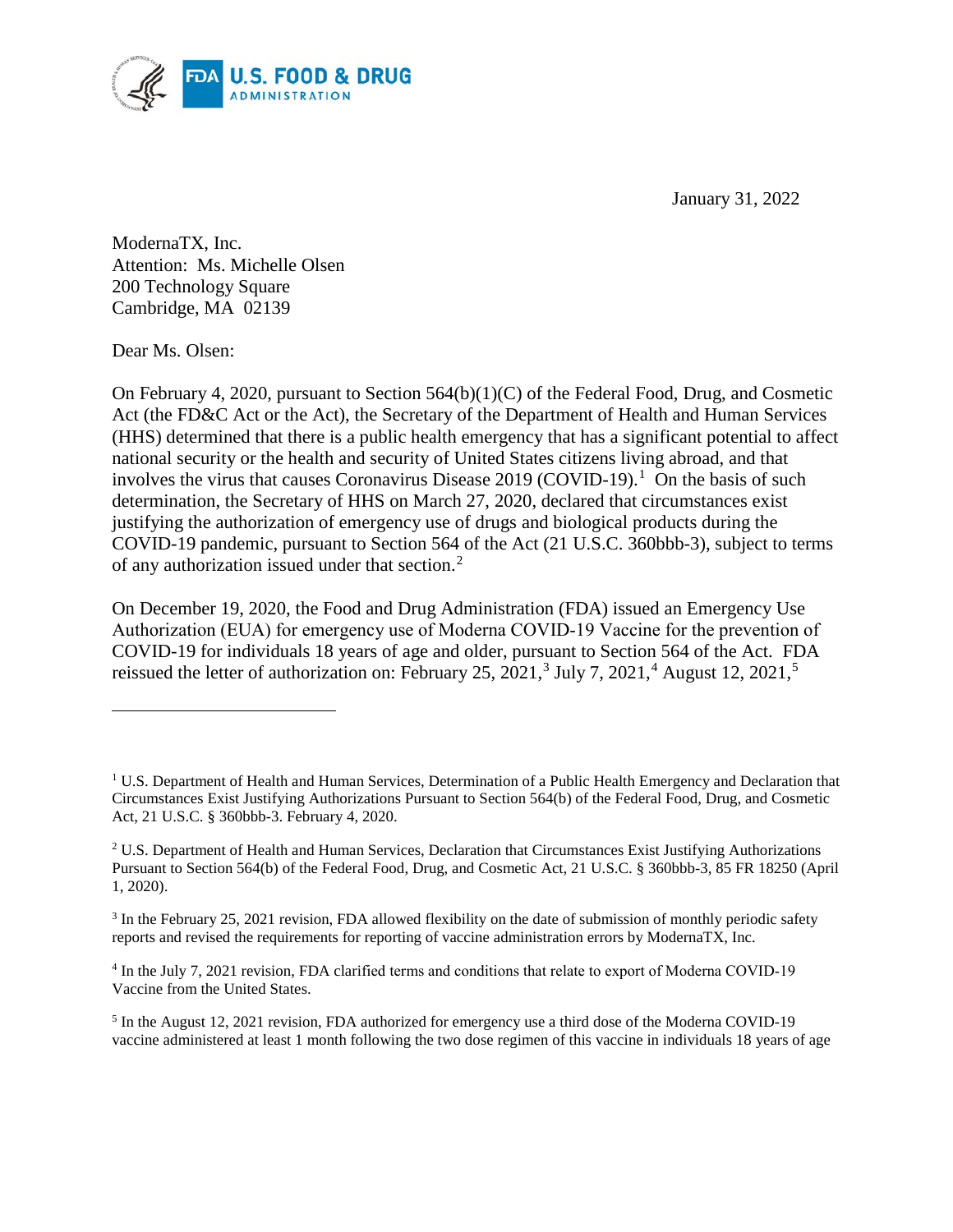Page 2 – ModernaTX, Inc.

 $\overline{a}$ 

# October 20, 2021,<sup>6</sup> November 19, 2021,<sup>7</sup> and January 7, 2022.<sup>8</sup>

On January 31, 2021, FDA approved the biologics license application (BLA) submitted by ModernaTX, Inc. for SPIKEVAX (COVID-19 Vaccine, mRNA) for active immunization to prevent COVID-19 caused by SARS-CoV-2 in individuals 18 years of age and older.

On January 31, 2021, having concluded that revising this EUA is appropriate to protect the public health or safety under section  $564(g)(2)$  of the Act, FDA is reissuing the January 7, 2022 letter of authorization in its entirety with revisions incorporated to clarify that the EUA will remain in place for the Moderna COVID-19 Vaccine for the previously-authorized indication and uses, and to authorize the use of SPIKEVAX (COVID-19 Vaccine, mRNA) under this EUA for certain uses that are not included in the approved BLA. In addition, FDA is revising the Fact Sheet for Recipients and Caregivers as the Vaccine Information Fact Sheet for Recipients and Caregivers, which comprises the Fact Sheet for the authorized Moderna COVID-19 Vaccine and information about the FDA-licensed vaccine, SPIKEVAX (COVID-19 Vaccine, mRNA), as well as the Fact Sheet for Healthcare Providers Administering Vaccine (Vaccination Providers).

or older who have undergone solid organ transplantation, or individuals 18 years of age or older who have been diagnosed with conditions that are considered to have an equivalent level of immunocompromise.

<sup>&</sup>lt;sup>6</sup> In the October 20, 2021 revision, FDA authorized for emergency use the administration of a single booster dose of Moderna COVID-19 Vaccine at least 6 months after completing the primary series of this vaccine in individuals: 65 years of age and older; 18 through 64 years of age at high risk of severe COVID-19; and 18 through 64 years of age with frequent institutional or occupational exposure to SARS-CoV-2. Additionally, FDA authorized the administration of a single booster dose of the Moderna COVID-19 Vaccine as a heterologous booster dose following completion of primary vaccination with another authorized or approved COVID-19 vaccine. The eligible population(s) and dosing interval for the heterologous booster dose were the same as those authorized for a booster dose of the vaccine used for primary vaccination.

<sup>7</sup> In the November 19, 2021 revision, FDA authorized the use of Moderna COVID-19 Vaccine as a single booster dose in individuals 18 years of age or older at least 6 months after completing the primary series of this vaccine (i.e., as a homologous booster dose), and authorized the use of the vaccine as a single booster dose following completion of primary vaccination with another authorized or approved COVID-19 vaccine (i.e., as a heterologous booster dose) in individuals 18 years of age or older. The dosing interval for the heterologous booster dose is the same as that authorized for a booster dose of the vaccine used for primary vaccination.

<sup>8</sup> In the January 7, 2022 revision, FDA revised the authorized dosing interval of the homologous booster dose to at least five (5) months after completion of the primary series of this vaccine. In addition, FDA revised the Fact Sheets for Healthcare Providers Administering Vaccine (Vaccination Providers) and the Fact Sheet for Recipients and Caregivers to reflect this revision.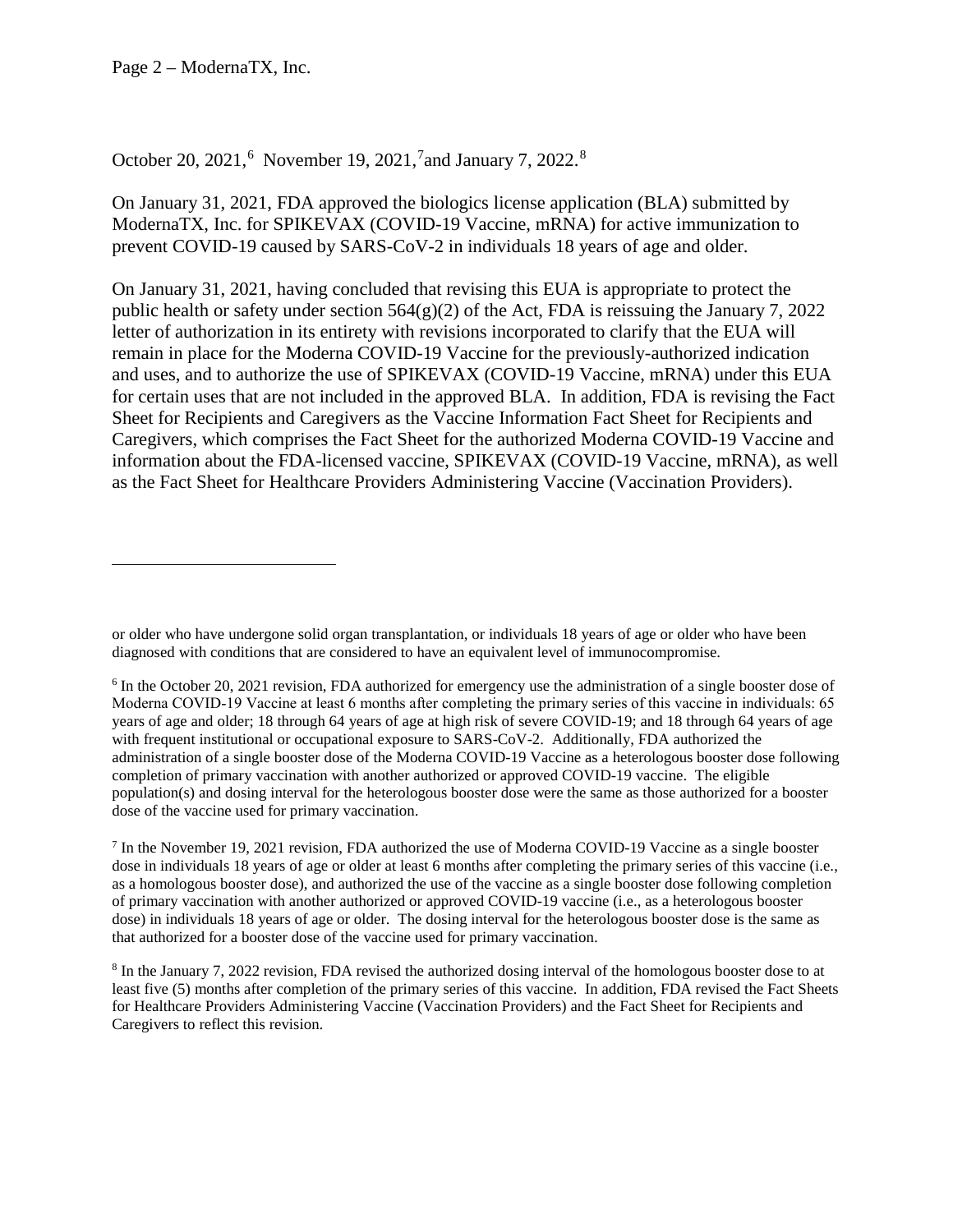Moderna COVID‑19 Vaccine is for use for active immunization to prevent COVID-19 caused by severe acute respiratory syndrome coronavirus 2 (SARS-CoV-2) in individuals 18 years of age and older. The vaccine contains a nucleoside-modified messenger RNA encoding the viral spike (S) glycoprotein of SARS-CoV-2 formulated in lipid particles. SPIKEVAX (COVID-19 Vaccine, mRNA) is the same formulation as the Moderna COVID-19 Vaccine and can be used interchangeably with the Moderna COVID-19 Vaccine to provide the COVID-19 vaccination series. 9

For the December 18, 2020 authorization for individuals 18 years of age and older, FDA reviewed safety and efficacy data from an ongoing phase 3 trial in approximately 30,000 participants randomized 1:1 to receive Moderna COVID-19 Vaccine or saline control. The trial enrolled participants 18 years of age and older. FDA's review of the available safety data from 30,351 participants 18 years of age and older, who were followed for a median of 7 weeks after receiving the second dose, did not identify specific safety concerns that would preclude issuance of an EUA. Review of additional safety data from these participants with a median of 9 weeks of follow-up after receipt of the second dose did not change FDA's assessment of safety of the vaccine. FDA's analysis of the efficacy data from 28,207 participants 18 years of age and older without evidence of SARS-CoV-2 infection prior to dose 1 confirms the vaccine was 94.1% effective (95% confidence interval (CI) 89.3, 96.8) in preventing COVID-19 occurring at least 14 days after the second dose (with 11 COVID-19 cases in the vaccine group compared to 185 COVID-19 cases in the placebo group). In this final scheduled analysis participants had been followed for a median of 9 weeks following the second dose. This result is consistent with that obtained from an interim analysis of efficacy conducted after these participants had been followed for a median of 7 weeks after the second dose (vaccine efficacy 94.5%, 95% CI: 86.5, 97.8). Based on the safety and effectiveness data, and review of manufacturing information regarding product quality and consistency, it is reasonable to believe that Moderna COVID-19 Vaccine may be effective. Additionally, it is reasonable to conclude, based on the totality of the scientific evidence available, that the known and potential benefits of Moderna COVID-19 Vaccine outweigh the known and potential risks of the vaccine, for the prevention of COVID-19 in individuals 18 years of age and older. Finally, on December 17, 2020, the Vaccines and Related Biological Products Advisory Committee voted in agreement with this conclusion.

For the August 12, 2021 authorization of a third primary series dose of the Moderna COVID-19 vaccine in individuals 18 years of age or older who have undergone solid organ transplantation, or individuals 18 years of age or older who are diagnosed with conditions that are considered to have an equivalent level of immunocompromise, FDA reviewed safety and effectiveness data reported in two manuscripts on solid organ transplant recipients. The first study was a doubleblind, randomized-controlled study conducted in 120 individuals who had undergone various

<sup>9</sup> The licensed vaccine has the same formulation as the EUA-authorized vaccine and the products can be used interchangeably to provide the vaccination series without presenting any safety or effectiveness concerns. The products are legally distinct with certain differences that do not impact safety or effectiveness.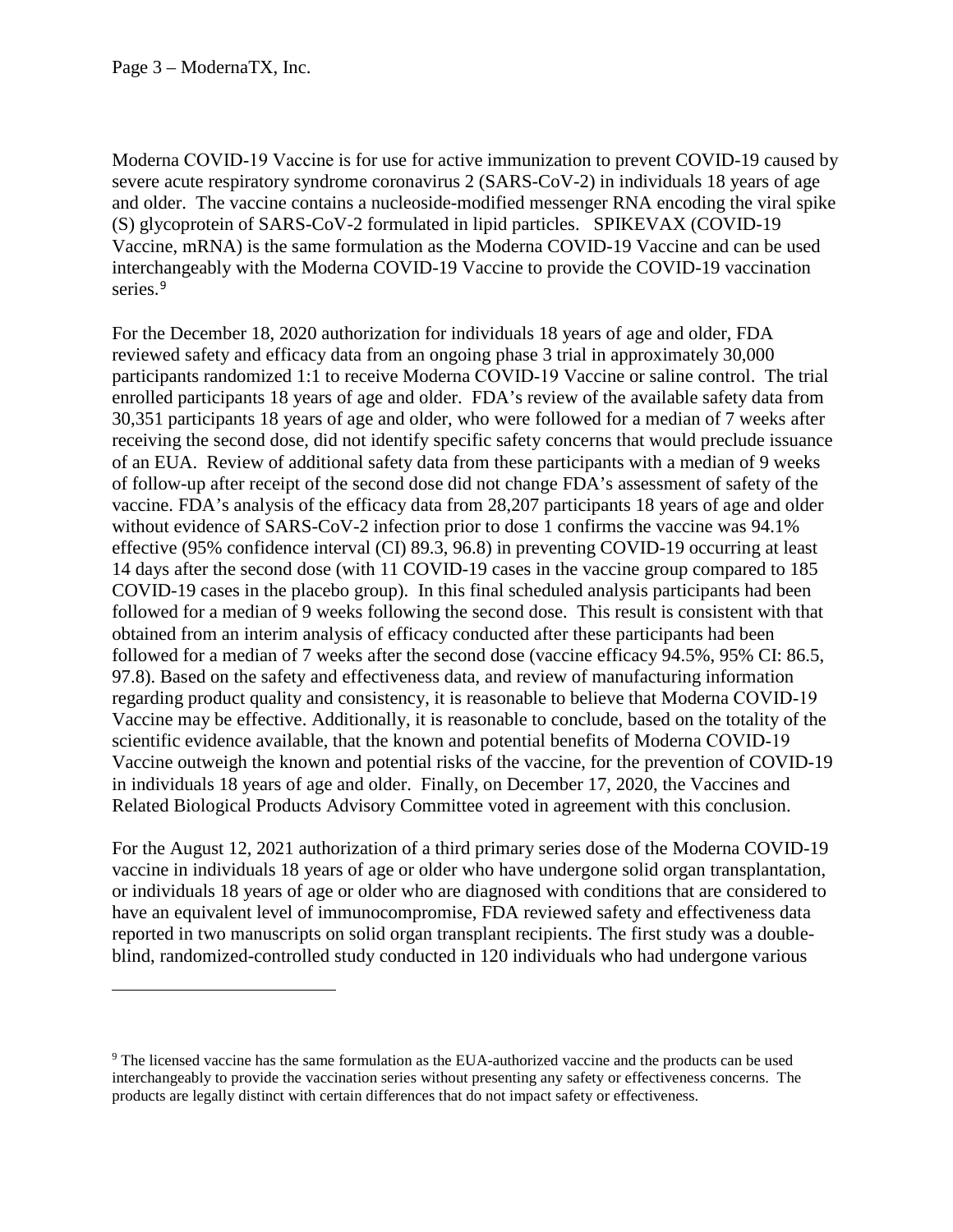solid organ transplant procedures (heart, kidney, kidney-pancreas, liver, lung, pancreas) a median of 3.57 years earlier (range 1.99-6.75 years). A third dose of the Moderna COVID-19 vaccine was administered to 60 individuals approximately 2 months after they had received a second dose (i.e., doses at 0, 1 and 3 months); saline placebo was given to 60 individuals or comparison. The primary outcome was anti-RBD antibody at 4 months greater than 100 U/mL. This titer was selected based on NHP challenge studies as well as a large clinical cohort study to indicate this antibody titer was possibly protective. Secondary outcome was based on a virus neutralization assay polyfunctional T cell responses. Baseline characteristics were comparable between the two study arms as were pre-intervention anti-RBD titer and neutralizing antibodies. Levels of SARS-CoV-2 antibodies indicative of a significant response occurred four weeks after the third dose in 33/60 (55.0%) of the Moderna COVID-19 vaccinated group and 10/57 (17.5%) of the placebo individuals. In the 60 individuals who received a third vaccine dose, the adverse event profile was similar to that after the second dose and no grade 3 or grade 4 adverse events were reported. A supportive secondary study describes a single arm study conducted in 101 individuals who had undergone various solid organ transplant procedures (heart, kidney, liver, lung, pancreas) a median of 97±8 months earlier. A third dose of a similar messenger RNA COVID-19 vaccine, Pfizer-BioNTech COVID-19, was administered to 99 of these individuals approximately 2 months after they had received a second dose. Levels of SARS-CoV-2 antibodies meeting the pre-identified criteria for success occurred four weeks after the third dose in 26/59 (44.0%) of those who were initially considered to be seronegative and received a third dose of the Pfizer-BioNTech COVID-19 vaccine; 67/99 (68%) of the entire group receiving a third vaccination had an increase in antibody titers that the investigators considered significant. In those who received a third vaccine dose, the adverse event profile was similar to that after the second dose and no grade 3 or grade 4 events were reported. Despite the moderate enhancement in antibody titers, the totality of data (including the supportive paper by Kamar et al. and demonstrated efficacy of the product in the elderly and persons with co-morbidities) supports the conclusion that a third dose of the Moderna COVID-19 vaccine may be effective in this population, and that the known and potential benefit of a third dose of Moderna COVID-19 vaccine outweigh the known and potential risks of the vaccine for immunocompromised individuals at least 18 years of age who have received two doses of the Moderna COVID-19 vaccine and who have undergone solid organ transplantation, or who are diagnosed with conditions that are considered to have an equivalent level of immunocompromise.

For the October 20, 2021 authorization of a single booster dose of the Moderna COVID-19 Vaccine administered at least 6 months after completing the primary series in individuals: 65 years of age or older; 18 through 64 years of age at high risk of severe COVID-19; and 18 through 64 years of age with frequent institutional or occupational exposure to SARS-CoV-2, FDA reviewed safety and effectiveness data from an ongoing Phase 2 trial in which 171 participants aged 18 years and older received a single 50 µg booster dose (0.25 mL) of the Moderna COVID-19 Vaccine at least 6 months (range 5.8-8.5 months) after completion of the 100 µg primary series (two 0.5 mL doses, one month apart). Following the booster dose, the median follow-up time was 5.7 months. FDA's review of the currently available safety data did not identify specific safety concerns that would preclude issuance of an EUA. The effectiveness of the 50 µg booster dose (0.25 mL) of the Moderna COVID-19 Vaccine is based on an assessment of neutralizing antibody titers (ID50) against a pseudovirus expressing the SARS-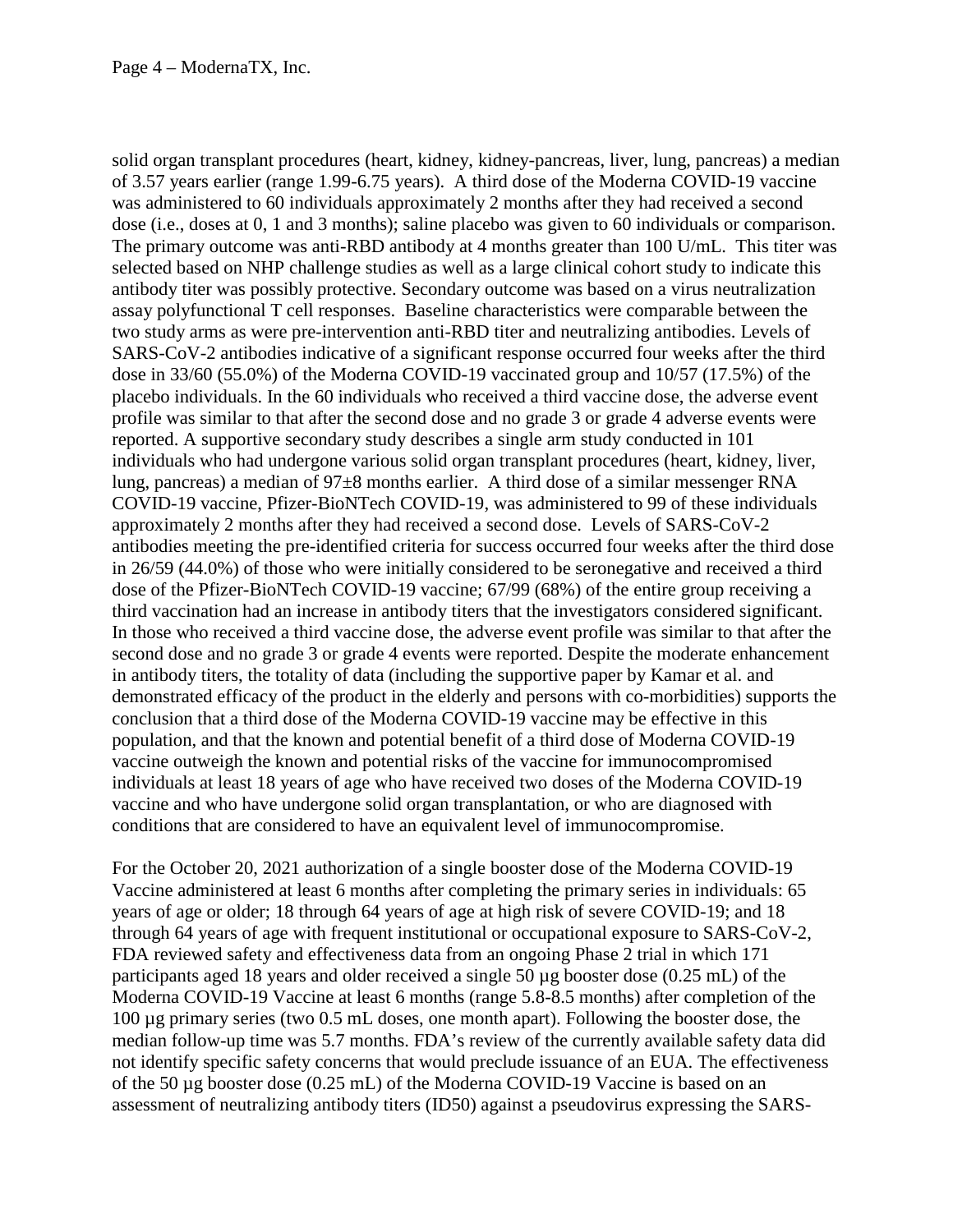CoV-2 Spike protein from a USA\_WA1/2020 isolate carrying the D614G mutation. Immunogenicity analyses compared the ID50 one month after the booster dose in 149 participants to the ID50 one month after the primary series in a random subset of 1055 participants from another study. Participants from these two studies had no serologic or virologic evidence of SARS-CoV-2 infection prior to the booster dose and prior to the first primary series dose, respectively. FDA's analyses confirmed that the immunobridging criteria for a booster response were met for a comparison of the ID50 geometric mean titers and that the immunobridging criterion for a booster response was not met for a comparison of ID50 seroresponse rates. Based on the totality of the scientific evidence available, including data from the above-referenced clinical trials, FDA concluded that a booster dose of the Moderna COVID-19 Vaccine may be effective, and that the known and potential benefits of a single booster dose at least 6 months after completing the primary series outweigh the known and potential risks for individuals 65 years of age and older, individuals 18 through 64 years of age at high risk of severe COVID-19, and individuals 18 through 64 years of age with frequent institutional or occupational exposure to SARS-CoV-2.

For the October 20, 2021 authorization of a single booster dose of the Moderna COVID-19 as a heterologous booster dose following completion of primary vaccination with another authorized or approved COVID-19 vaccine, FDA reviewed data from an ongoing Phase1/2 clinical trial in participants 19-85 years of age. In this study, adults who had completed primary vaccination with a Moderna COVID-19 Vaccine 2-dose series (N=151), a Janssen COVID-19 Vaccine single dose (N=156), or a Pfizer-BioNTech COVID-19 Vaccine 2-dose series (N=151) at least 12 weeks prior to enrollment and who reported no history of SARS-CoV-2 infection were randomized 1:1:1 to receive a booster dose of one of three vaccines: Moderna COVID-19 Vaccine (0.5 mL), Janssen COVID-19 Vaccine, or Pfizer-BioNTech COVID-19 Vaccine. Adverse events were assessed through 28 days after the booster dose. An overall review of adverse reactions reported following the Moderna COVID-19 Vaccine heterologous booster dose (0.5 mL) did not identify any new safety concerns, as compared with adverse reactions reported following Moderna COVID-19 Vaccine primary series doses or homologous booster dose (0.25 mL). Neutralizing antibody titers, as measured by a pseudovirus neutralization assay using a lentivirus expressing the SARS-CoV-2 Spike protein with D614G mutation, were assessed on Day 1 prior to administration of the booster dose and on Day 15 after the booster dose. A booster response to the Moderna COVID-19 Vaccine 100 µg (0.5 mL) was demonstrated regardless of primary vaccination. FDA also considered immunogenicity data from manufacturer-conducted clinical trials that evaluated both a 0.25 mL dose and a 0.5 mL dose of the Moderna COVID-19 Vaccine for the first dose of the primary series and a 0.25 mL dose for a homologous booster dose. Based on the totality of the scientific evidence available, including data from the abovereferenced clinical trial, FDA concluded that a heterologous booster dose (0.25 mL) of the Moderna COVID-19 Vaccine may be effective, and that the known and potential benefits of a heterologous booster dose of the Moderna COVID-19 Vaccine following completion of primary vaccination with another authorized or approved COVID-19 vaccine outweigh the known and potential risks.

For the November 19, 2021 authorization expanding the eligible population for the homologous and heterologous booster doses to individuals 18 years of age and older, FDA reviewed data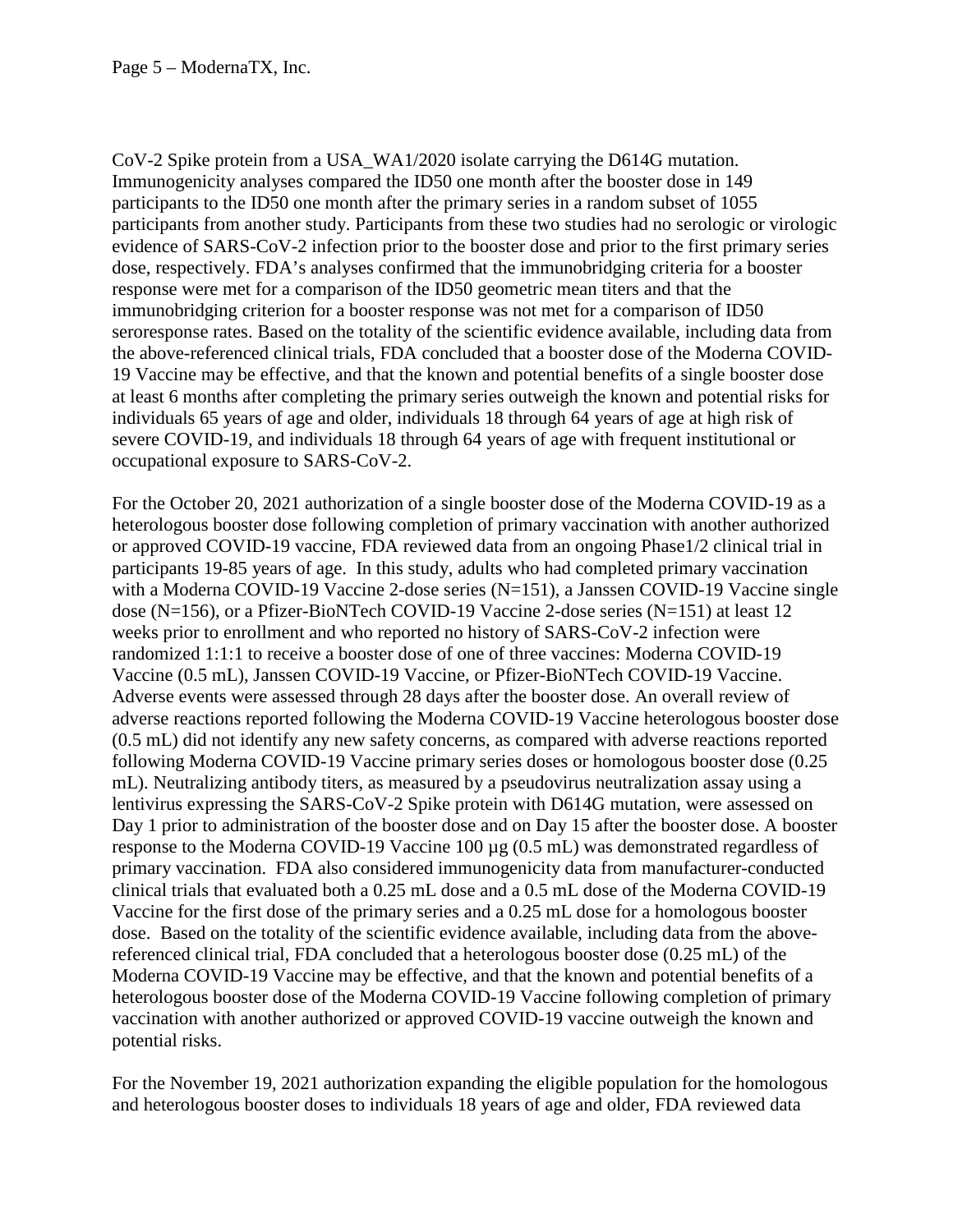provided by the sponsor and other data available to FDA, including real world evidence. Data previously reviewed to support the October 20, 2021, authorization of a homologous booster dose, together with new real-world data indicating increasing COVID-19 cases in the United States, including among vaccinated individuals, and suggesting a decreased risk of myocarditis following mRNA COVID-19 vaccine booster doses compared with second primary series doses, supported expansion of the population eligible for a Moderna COVID-19 vaccine homologous booster dose to include all individuals 18 years of age and older who completed the primary series at least 6 months previously. Data previously reviewed to support the October 20, 2021, authorization of a heterologous booster dose, together with data and information to support authorization of the EUA amendment to expand the eligible population for a homologous booster dose of the Pfizer-BioNTech Vaccine, support a revision to the Moderna COVID-19 Vaccine EUA such that the eligible population for a heterologous booster dose of the Moderna COVID-19 Vaccine is all adults 18 years of age and older who completed primary vaccination with another authorized or approved COVID-19 vaccine. Based on the totality of the scientific evidence available, FDA concluded that a homologous or heterologous booster dose of the Moderna COVID-19 Vaccine may be effective, and that the known and potential benefits of the booster dose of the Moderna COVID-19 Vaccine following completion of primary vaccination with Moderna COVID-19 Vaccine or another authorized or approved COVID-19 vaccine outweigh the known and potential risks in individuals 18 years of age and older.

For the January 7, 2022 authorization revising the authorized dosing interval of the homologous booster dose to at least 5 months after completion of the primary series, the FDA reviewed: prepublications; accepted publications; published publications; and real world evidence on the safety of booster doses provided by the Israeli Ministry of Health, which includes data from approximately 4.1 million third (booster) doses of the Pfizer-BioNTech COVID-19 Vaccine given to individuals 16 years of age and older at least 5 months after the primary series, and which did not raise new safety concerns associated with the booster dose. Although the overall composition of the Moderna COVID-19 Vaccine is different than the Pfizer-BioNTech COVID-19 vaccine, both are mRNA vaccines with safety and efficacy profiles that, though not identical, are relatively similar. Acknowledging the differences, it is reasonable to make the inference that the safety data on the 5 month interval for booster doses obtained in the population in Israel can apply to the Moderna COVID-19 Vaccine. Based on the totality of the scientific evidence available, FDA concludes that a homologous booster dose of the Moderna COVID-19 Vaccine may be effective and that the known and potential benefits of the booster dose of the Moderna COVID-19 Vaccine following completion of primary vaccination with the Moderna COVID-19 Vaccine outweigh the known and potential risks in individuals 18 years of age and older when given at least 5 months following the primary series.

Having concluded that the criteria for issuance of this authorization under Section 564(c) of the Act are met, I am authorizing the emergency use of Moderna COVID-19 Vaccine for the prevention of COVID-19, as described in the Scope of Authorization section of this letter (Section II) and subject to the terms of this authorization. Additionally, as specified in subsection III.CC., I am authorizing use of SPIKEVAX (COVID-19 Vaccine, mRNA) under this EUA as described in the Scope of Authorization section of this letter (Section II).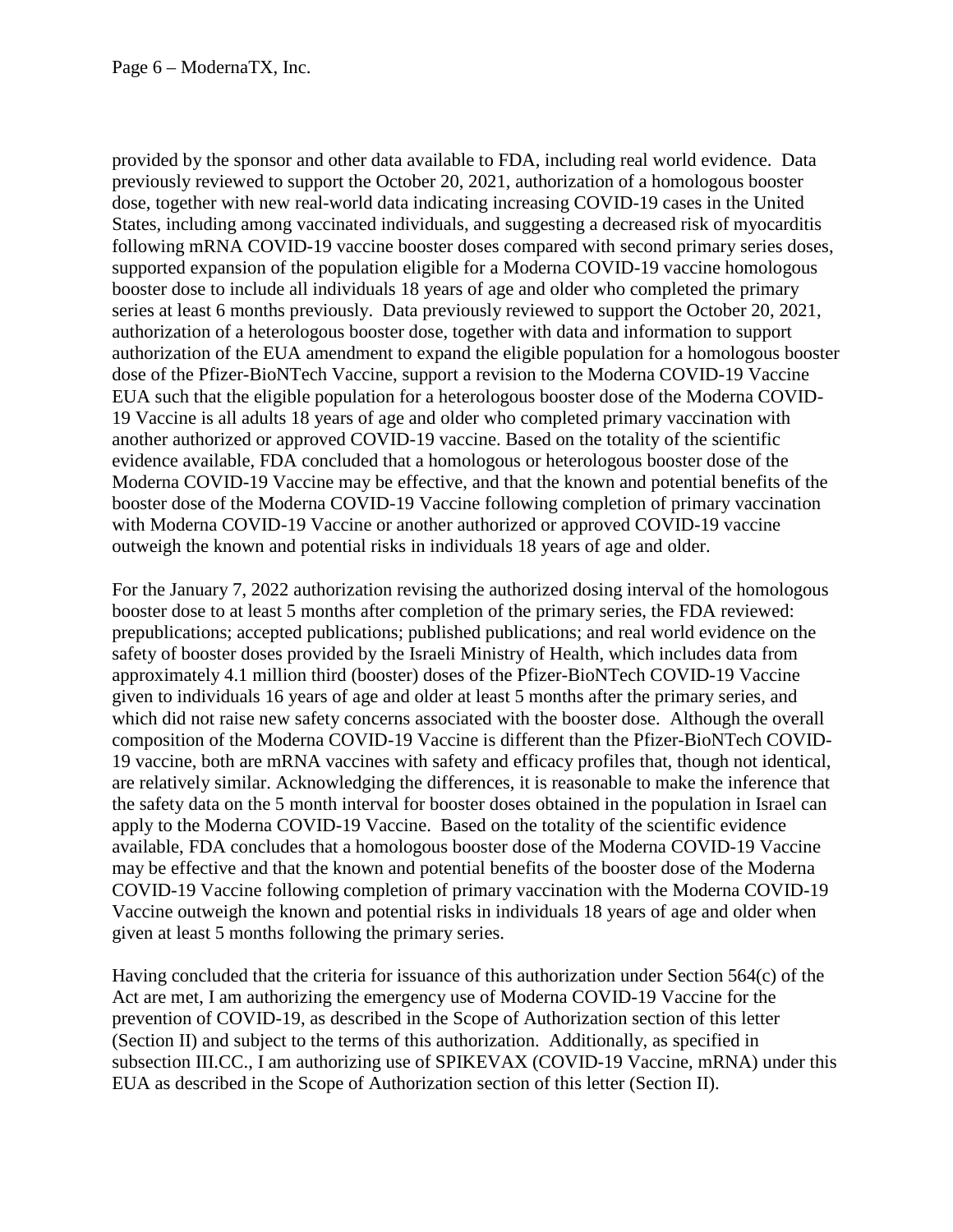# **I. Criteria for Issuance of Authorization**

I have concluded that the emergency use of Moderna COVID-19 Vaccine<sup>10</sup> for the prevention of COVID-19 when administered as described in the Scope of Authorization (Section II) meets the criteria for issuance of an authorization under Section  $564(c)$  of the Act, because:

- A. SARS-CoV-2 can cause a serious or life-threatening disease or condition, including severe respiratory illness, to humans infected by this virus;
- B. Based on the totality of scientific evidence available to FDA, it is reasonable to believe that Moderna COVID‑19 Vaccine may be effective in preventing COVID-19, and that, when used under the conditions described in this authorization, the known and potential benefits of Moderna COVID‑19 Vaccine when used to prevent COVID-19 outweigh its known and potential risks; and
- C. There is no adequate, approved, and available alternative<sup>11</sup> to the emergency use of Moderna COVID-19 Vaccine to prevent COVID-19.<sup>12</sup>

# **II. Scope of Authorization**

 $\overline{a}$ 

 $12$  No other criteria of issuance have been prescribed by regulation under Section 564(c)(4) of the Act.

<sup>&</sup>lt;sup>10</sup> In this section (Section I), references to Moderna COVID-19 Vaccine also apply to SPIKEVAX (COVID-19 Vaccine, mRNA).

<sup>&</sup>lt;sup>11</sup> Although SPIKEVAX (COVID-19 Vaccine, mRNA) and Comirnaty (COVID-19 Vaccine, mRNA) are approved to prevent COVID-19 in certain individuals within the scope of the Moderna COVID-19 Vaccine authorization, there is not sufficient approved vaccine available for distribution to this population in its entirety at the time of reissuance of this EUA. Additionally, there are no COVID-19 vaccines that are approved to provide: a third primary series dose to certain immunocompromised populations described in this EUA; a homologous booster dose to the authorized population described in this EUA; or a heterologous booster dose following completion of primary vaccination with another authorized or approved COVID-19 vaccine.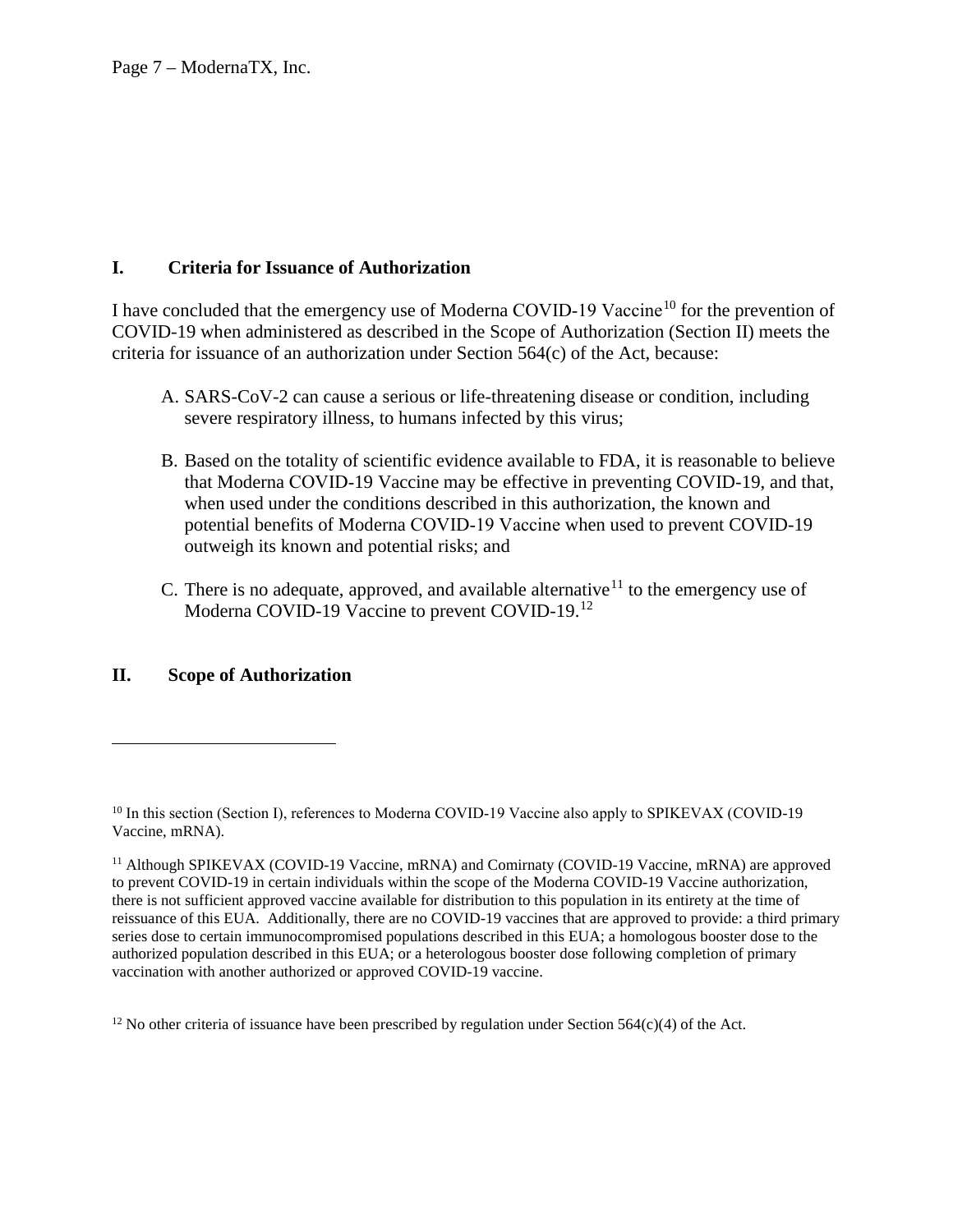I have concluded, pursuant to Section 564(d)(1) of the Act, that the scope of this authorization is limited as follows:

- ModernaTX, Inc. will supply Moderna COVID-19 Vaccine either directly or through authorized distributor(s)<sup>13</sup> to emergency response stakeholders<sup>14</sup> as directed by the U.S. government, including the Centers for Disease Control and Prevention (CDC) and/or other designee, for use consistent with the terms and conditions of this EUA;
- The Moderna COVID-19 Vaccine may be administered by a vaccination provider<sup>15</sup> without an individual prescription for each vaccine recipient.
- The Moderna COVID-19 Vaccine covered by this authorization will be administered by vaccination providers and used only to prevent COVID-19 in individuals ages 18 and older with a two dose primary regimen (0.5 mL each, one month apart) and to provide:
	- o a third primary series dose (0.5 mL, at least 1 month following the second dose of the two dose primary regimen) to individuals 18 years of age and

<sup>14</sup> For purposes of this letter, "emergency response stakeholder" refers to a public health agency and its delegates that have legal responsibility and authority for responding to an incident, based on political or geographical boundary lines (e.g., city, county, tribal, territorial, State, or Federal), or functional (e.g., law enforcement or public health range) or sphere of authority to administer, deliver, or distribute vaccine in an emergency situation. In some cases (e.g., depending on a state or local jurisdiction's COVID-19 vaccination response organization and plans), there might be overlapping roles and responsibilities among "emergency response stakeholders" and "vaccination providers" (e.g., if a local health department is administering COVID-19 vaccines; if a pharmacy is acting in an official capacity under the authority of the state health department to administer COVID-19 vaccines). In such cases, it is expected that the conditions of authorization that apply to emergency response stakeholders and vaccination providers will all be met.

<sup>15</sup> For purposes of this letter, "vaccination provider" refers to the facility, organization, or healthcare provider licensed or otherwise authorized by the emergency response stakeholder (e.g., non-physician healthcare professionals, such as nurses and pharmacists pursuant to state law under a standing order issued by the state health officer) to administer or provide vaccination services in accordance with the applicable emergency response stakeholder's official COVID-19 vaccination and emergency response plan(s) and who is enrolled in the CDC COVID-19 Vaccination Program. If the vaccine is exported from the United States, a "vaccination provider" is a provider that is authorized to administer this vaccine in accordance with the laws of the country in which it is administered. For purposes of this letter, "healthcare provider" also refers to a person authorized by the U.S. Department of Health and Human Services (e.g., under the PREP Act Declaration for Medical Countermeasures against COVID-19) to administer FDA-authorized COVID-19 vaccine (e.g., qualified pharmacy technicians and State-authorized pharmacy interns acting under the supervision of a qualified pharmacist). See, e.g., HHS. *Fourth Amendment to the Declaration Under the Public Readiness and Emergency Preparedness Act for Medical Countermeasures Against COVID-19 and Republication of the Declaration*. 85 FR 79190 (December 9, 2020).

 $13$  "Authorized Distributor(s)" are identified by ModernaTX, Inc. or, if applicable, by a U.S. government entity, such as the Centers for Disease Control and Prevention (CDC) and/or other designee, as an entity or entities allowed to distribute authorized Moderna COVID‑19 Vaccine.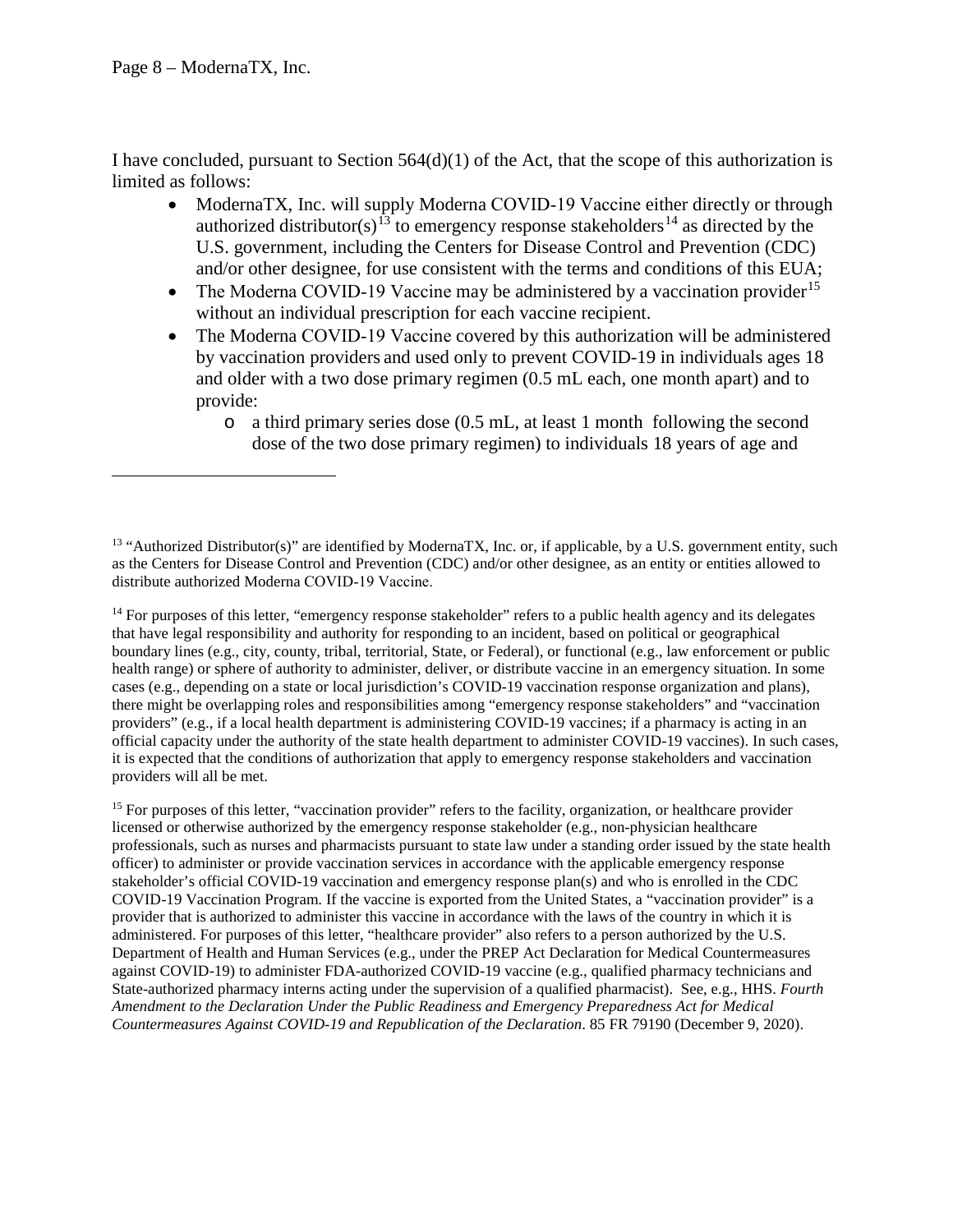older who have undergone solid organ transplantation, or who are diagnosed with conditions that are considered to have an equivalent level of immunocompromise;

- o a single booster dose (0.25 mL) administered at least 5 months after completion of a primary series of the vaccine to individuals 18 years of age and older; and
- o a single booster dose (0.25 mL) administered as a heterologous booster dose following completion of primary vaccination with another authorized or approved COVID-19 vaccine in individuals 18 years of age and older, where the dosing interval for the heterologous booster dose is the same as that authorized for a booster dose of the vaccine used for primary vaccination.

This authorization also covers the use of the licensed SPIKEVAX (COVID-19 Vaccine, mRNA) product when used to provide: (1) a third primary series dose (0.5 mL) at least 1 month following the second dose to individuals 18 years of age or older who have undergone solid organ transplantation or who are diagnosed with conditions that are considered to have an equivalent level of immunocompromise; (2) a single homologous booster dose (0.25 mL) at least 5 months after completion of the primary series to individuals 18 years of age or older; and (3) a single booster dose as a heterologous booster dose (0.25 mL) following completion of primary vaccination with another authorized or approved COVID-19 vaccine in individuals 18 years of age and older, where the dosing interval for the heterologous booster dose is the same as that authorized for a booster dose of the vaccine used for primary vaccination.

Therefore, for individuals 18 years of age and older, SPIKEVAX (COVID-19 Vaccine, mRNA) is authorized to complete the primary regimen or provide a booster dose for individuals who received their initial primary dose(s) with the Moderna COVID-19 Vaccine, and the Moderna COVID-19 Vaccine is authorized to complete the primary regimen or provide a booster for individuals who received their initial primary dose(s) with SPIKEVAX (COVID-19 Vaccine, mRNA).

# **Product Description**<sup>16</sup>

 $\overline{a}$ 

The Moderna COVID-19 Vaccine is supplied as a frozen suspension in multiple dose vials. The Moderna COVID-19 Vaccine does not contain a preservative.

Each 0.5 mL dose of the Moderna COVID-19 Vaccine contains 100 mcg of a nucleosidemodified messenger RNA encoding the viral spike (S) glycoprotein of SARS-CoV-2. Each dose of the Moderna COVID-19 Vaccine also includes the following ingredients: lipids (SM-102; 1,2 dimyristoyl-rac-glycero-3-methoxypolyethylene glycol-2000 [PEG2000-DMG]; cholesterol; and

<sup>&</sup>lt;sup>16</sup> For SPIKEVAX (COVID-19 Vaccine, mRNA) product description, please see the SPIKEVAX (COVID-19 Vaccine, mRNA) prescribing information, found here: https://www.fda.gov/media/155675/download.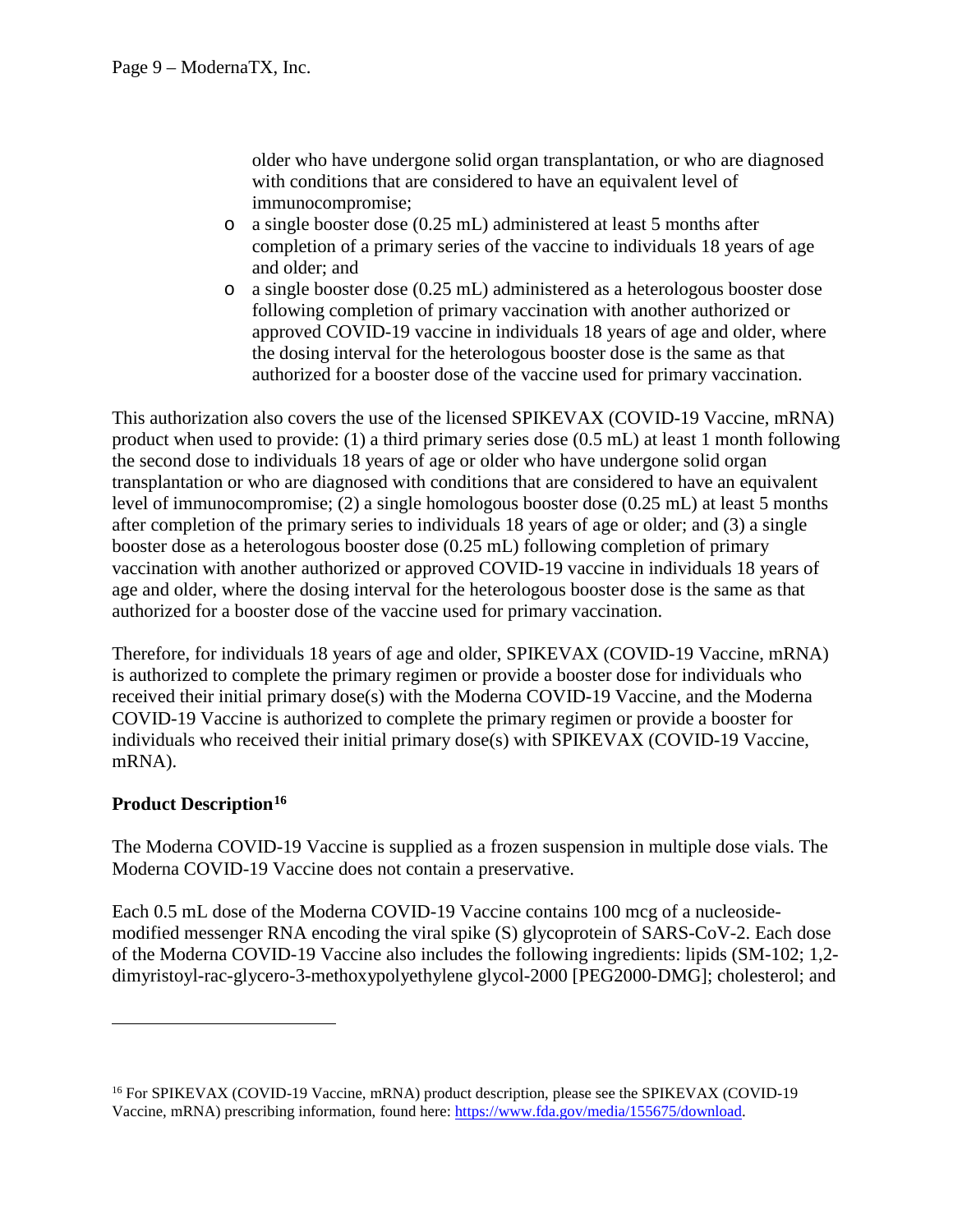1,2-distearoyl-sn-glycero-3-phosphocholine [DSPC]), tromethamine, tromethamine hydrochloride, acetic acid, sodium acetate, and sucrose in sterile water for injection.

A single booster dose of Moderna COVID-19 Vaccine is 0.25 mL. The manufacture of the authorized Moderna COVID-19 Vaccine is limited to those facilities identified and agreed upon in the ModernaTX, Inc. request for authorization.

The Moderna COVID-19 Vaccine vial label and carton labels are clearly marked for "Emergency Use Authorization." The Moderna COVID‑19 Vaccine is authorized to be distributed, stored, further redistributed, and administered by emergency response stakeholders when packaged in the authorized manufacturer packaging (i.e., vials and cartons), despite the fact that the vial and carton labels may not contain information that otherwise would be required under the FD&C Act.

The Moderna COVID-19 Vaccine is authorized for emergency use with the following productspecific information required to be made available to vaccination providers and recipients, respectively (referred to as "authorized labeling"):

- Fact Sheet for Healthcare Providers Administering Vaccine (Vaccination Providers): Emergency Use Authorization (EUA) of the Moderna COVID‑19 Vaccine to Prevent Coronavirus Disease 2019 (COVID-19)
- Vaccine Information Fact Sheet for Recipients and Caregivers About SPIKEVAX (COVID-19 Vaccine, mRNA) and the Moderna COVID‑19 Vaccine to Prevent Coronavirus Disease 2019 (COVID-19) in Individuals 18 Years of Age and Older

I have concluded, pursuant to Section  $564(d)(2)$  of the Act, that it is reasonable to believe that the known and potential benefits of Moderna COVID-19 Vaccine, <sup>17</sup> when used to prevent COVID-19 and used in accordance with this Scope of Authorization (Section II), outweigh its known and potential risks.

I have concluded, pursuant to Section  $564(d)(3)$  of the Act, based on the totality of scientific evidence available to FDA, that it is reasonable to believe that Moderna COVID-19 Vaccine may be effective in preventing COVID-19 when used in accordance with this Scope of Authorization (Section II), pursuant to Section  $564(c)(2)(A)$  of the Act.

Having reviewed the scientific information available to FDA, including the information supporting the conclusions described in Section I above, I have concluded that Moderna COVID‑19 Vaccine (as described in this Scope of Authorization (Section II)) meets the criteria set forth in Section 564(c) of the Act concerning safety and potential effectiveness.

<sup>&</sup>lt;sup>17</sup> The conclusions supporting authorization stated in this section (Section II) also apply to SPIKEVAX (COVID-19 Vaccine, mRNA).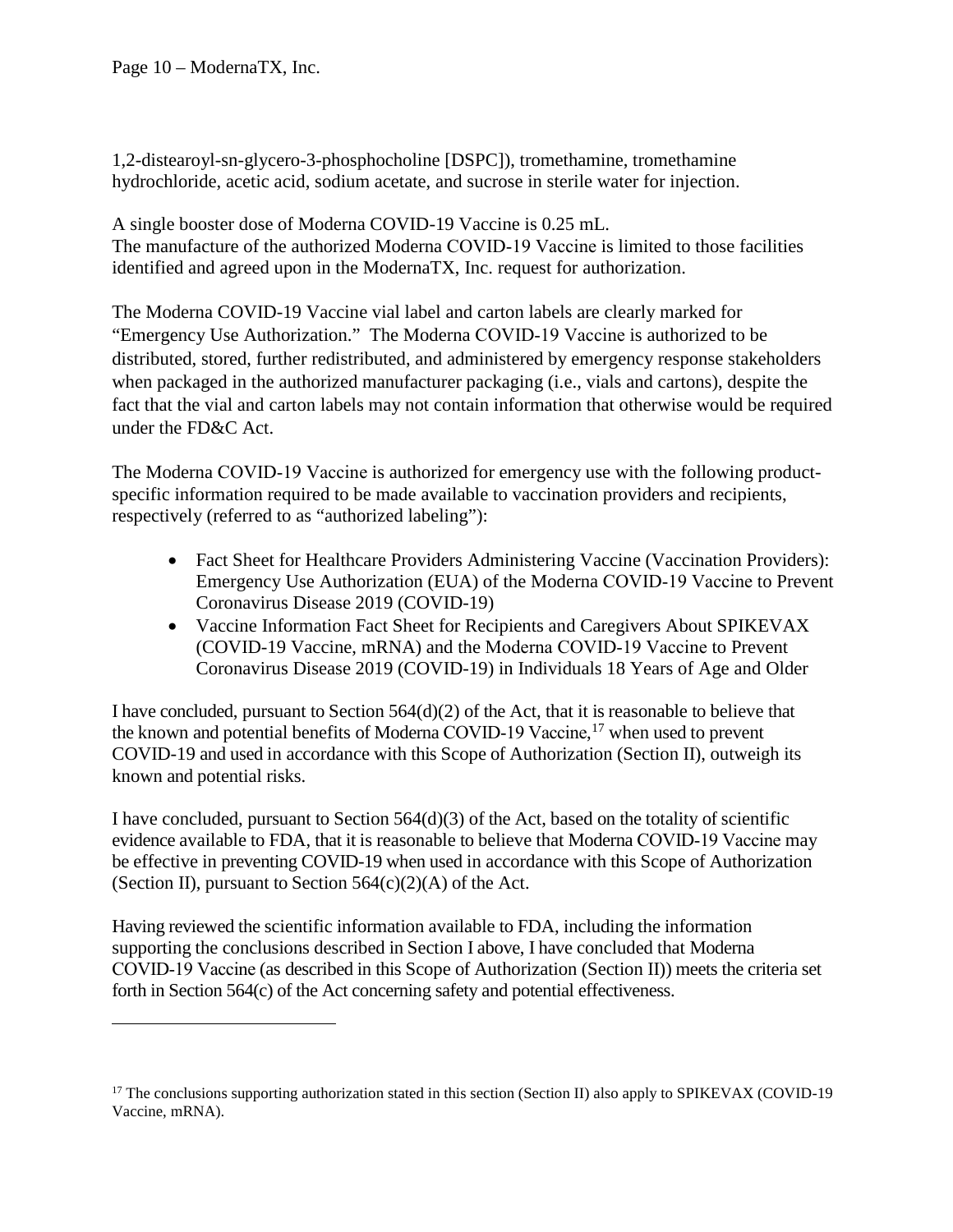The emergency use of Moderna COVID-19 Vaccine under this EUA must be consistent with, and may not exceed, the terms of the Authorization, including the Scope of Authorization (Section II) and the Conditions of Authorization (Section III). Subject to the terms of this EUA and under the circumstances set forth in the Secretary of HHS's determination under Section 564(b)(1)(C) described above and the Secretary of HHS's corresponding declaration under Section 564(b)(1), Moderna COVID-19 Vaccine is authorized to prevent COVID-19 in individuals 18 years of age and older as described in the Scope of Authorization (Section II) under this EUA, despite the fact that it does not meet certain requirements otherwise required by applicable federal law.

# **III. Conditions of Authorization**

Pursuant to Section 564 of the Act, I am establishing the following conditions on this authorization:

### ModernaTX, Inc. and Authorized Distributor(s)

- A. ModernaTX, Inc. and authorized distributor(s) will ensure that the authorized Moderna COVID-19 Vaccine is distributed, as directed by the U.S. government, including CDC and/or other designee, and the authorized labeling (i.e., Fact Sheets) will be made available to vaccination providers, recipients, and caregivers consistent with the terms of this letter.
- B. ModernaTX, Inc. and authorized distributor(s) will ensure that appropriate storage and cold chain is maintained until delivered to emergency response stakeholders' receipt sites.
- C. ModernaTX, Inc. will ensure that the terms of this EUA are made available to all relevant stakeholders (e.g., emergency response stakeholders, authorized distributors, and vaccination providers) involved in distributing or receiving authorized Moderna COVID‑19 Vaccine. ModernaTX, Inc. will provide to all relevant stakeholders a copy of this letter of authorization and communicate any subsequent amendments that might be made to this letter of authorization and its authorized labeling.
- D. ModernaTX, Inc. may develop and disseminate instructional and educational materials (e.g., video regarding vaccine handling, storage/cold-chain management, preparation, disposal) that are consistent with the authorized emergency use of the vaccine as described in the letter of authorization and authorized labeling, without FDA's review and concurrence, when necessary to meet public health needs during an emergency. Any instructional and educational materials that are inconsistent with the authorized labeling are prohibited.
- E. ModernaTX, Inc. may request changes to this authorization, including to the authorized Fact Sheets for Moderna COVID‑19 Vaccine. Any request for changes to this EUA must be submitted to Office of Vaccines Research and Review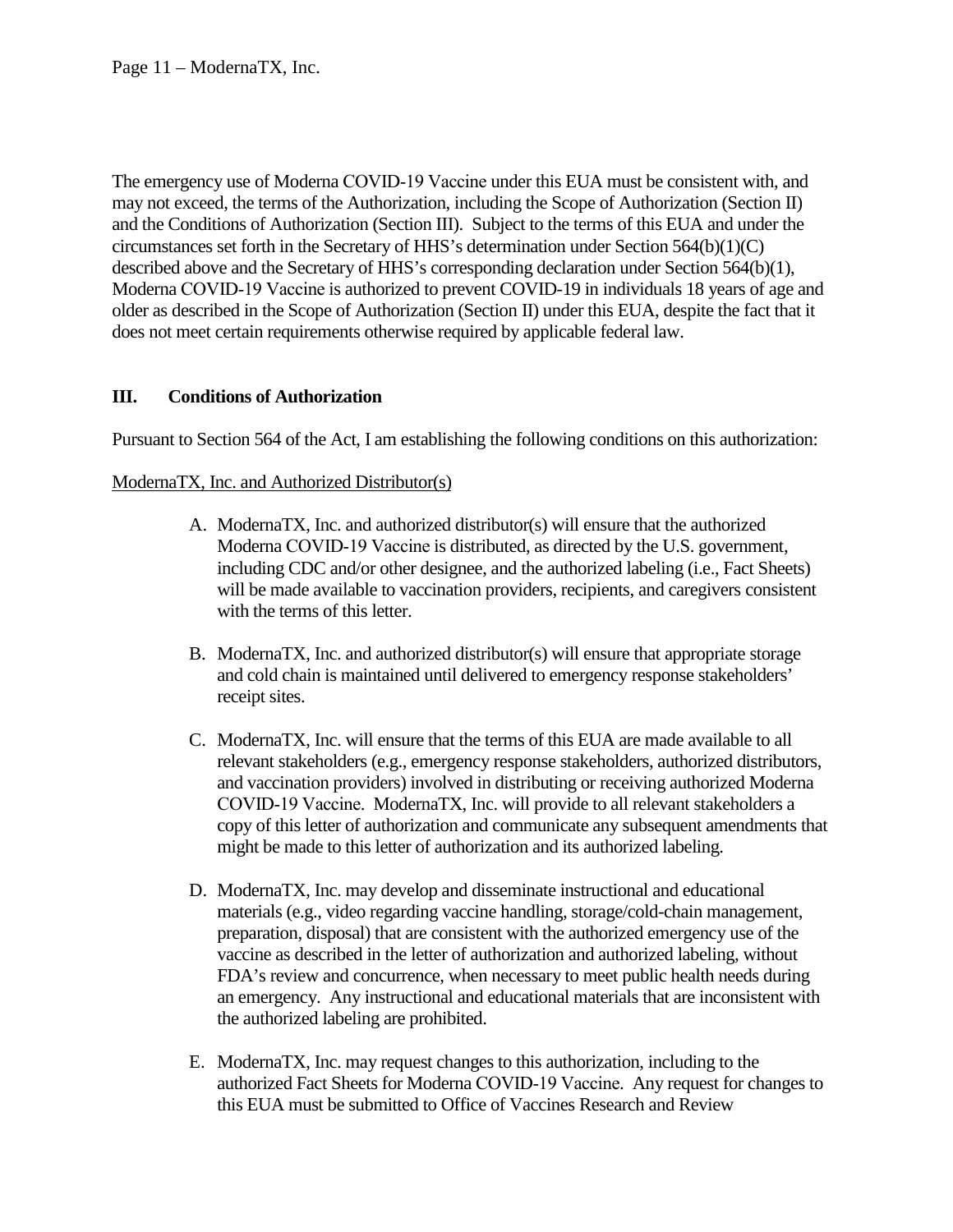(OVRR)/Center for Biologics Evaluation and Research (CBER). Such changes require appropriate authorization prior to implementation.<sup>18</sup>

- F. ModernaTX, Inc. will report to Vaccine Adverse Event Reporting System (VAERS):
	- Serious adverse events (irrespective of attribution to vaccination);
	- Cases of Multisystem Inflammatory Syndrome in adults; and
	- Cases of COVID-19 that result in hospitalization or death, that are reported to ModernaTX, Inc.

These reports should be submitted to VAERS as soon as possible but no later than 15 calendar days from initial receipt of the information by ModernaTX, Inc.

- G. ModernaTX, Inc. must submit to Investigational New Drug application (IND) number 19745 periodic safety reports at monthly intervals, in accordance with a due date agreed upon with the Office of Biostatistics and Epidemiology (OBE) beginning after the first full calendar month after authorization. Each periodic safety report is required to contain descriptive information which includes:
	- A narrative summary and analysis of adverse events submitted during the reporting interval, including interval and cumulative counts by age groups, special populations (e.g., pregnant women), and adverse events of special interest;
	- A narrative summary and analysis of vaccine administration errors, whether or not associated with an adverse event, that were identified since the last reporting interval;
	- Newly identified safety concerns in the interval; and
	- Actions taken since the last report because of adverse experiences (for example, changes made to Healthcare Providers Administering Vaccine (Vaccination Providers) Fact Sheet, changes made to studies or studies initiated).
- H. No changes will be implemented to the description of the product, manufacturing process, facilities, or equipment without notification to and concurrence by FDA.
- I. All manufacturing facilities will comply with Current Good Manufacturing Practice requirements.

 $18$  The following types of revisions may be authorized without reissuing this letter: (1) changes to the authorized labeling; (2) non-substantive editorial corrections to this letter; (3) new types of authorized labeling, including new fact sheets; (4) new carton/container labels; (5) expiration dating extensions; (6) changes to manufacturing processes, including tests or other authorized components of manufacturing; (7) new conditions of authorization to require data collection or study. For changes to the authorization, including the authorized labeling, of the type listed in (3), (6), or (7), review and concurrence is required from the Preparedness and Response Team (PREP)/Office of the Center Director (OD)/CBER and the Office of Counterterrorism and Emerging Threats (OCET)/Office of the Chief Scientist (OCS).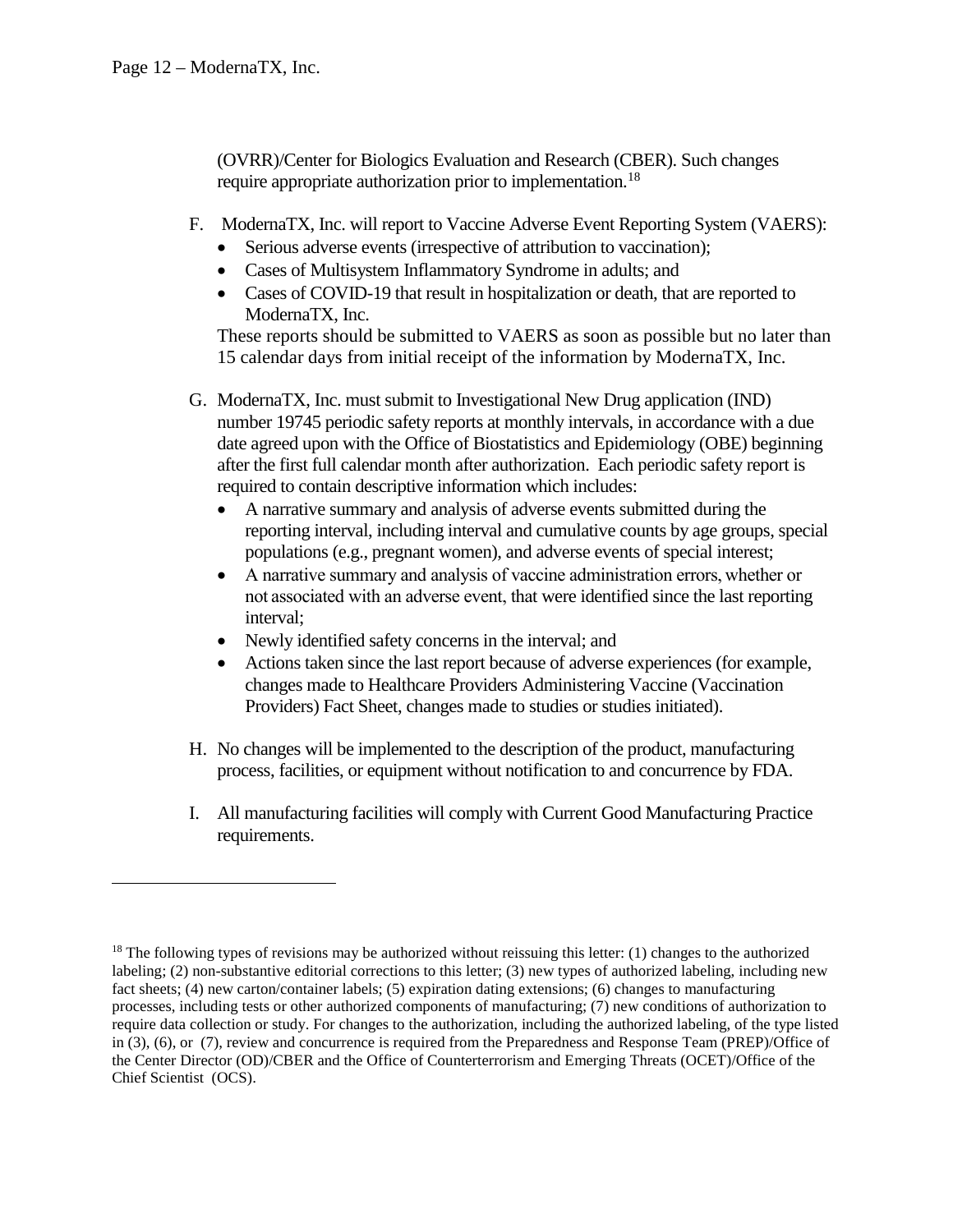- J. ModernaTX, Inc. will submit to the EUA file Certificates of Analysis (CoA) for each drug product lot at least 48 hours prior to vaccine distribution. The CoA will include the established specifications and specific results for each quality control test performed on the final drug product lot.
- K. ModernaTX, Inc. will submit to the EUA file quarterly manufacturing reports, starting in July 2021, that include a listing of all Drug Substance and Drug Product lots produced after issuance of this authorization. This report must include lot number, manufacturing site, date of manufacture, and lot disposition, including those lots that were quarantined for investigation or those lots that were rejected. Information on the reasons for lot quarantine or rejection must be included in the report.
- L. ModernaTX, Inc. and authorized distributor(s) will maintain records regarding release of Moderna COVID‑19 Vaccine for distribution (i.e., lot numbers, quantity, release date).
- M. ModernaTX, Inc. and authorized distributor(s) will make available to FDA upon request any records maintained in connection with this EUA.
- N. ModernaTX, Inc. will conduct post-authorization observational studies to evaluate the association between Moderna COVID-19 Vaccine and a pre-specified list of adverse events of special interest, including myocarditis and pericarditis, along with deaths and hospitalizations, and severe COVID-19. The study population should include individuals administered the authorized Moderna COVID-19 Vaccine under this EUA in the general U.S. population (18 years of age and older), individuals who receive a booster dose, populations of interest such as healthcare workers, pregnant women, immunocompromised individuals, subpopulations with specific comorbidities. The studies should be conducted in large scale databases with an active comparator. ModernaTX, Inc. will provide protocols and status update reports to the IND 19745 with agreed-upon study designs and milestone dates.
- O. ModernaTX, Inc., working with its contract research organization, will continue to monitor the performance of its clinical investigators in ongoing clinical studies of its vaccine and will report to FDA promptly any significant deviations from the protocols.

#### Emergency Response Stakeholders

- P. Emergency response stakeholders will identify vaccination sites to receive authorized Moderna COVID‑19 Vaccine and ensure its distribution and administration, consistent with the terms of this letter and CDC's COVID-19 Vaccination Program.
- Q. Emergency response stakeholders will ensure that vaccination providers within their jurisdictions are aware of this letter of authorization, and the terms herein and any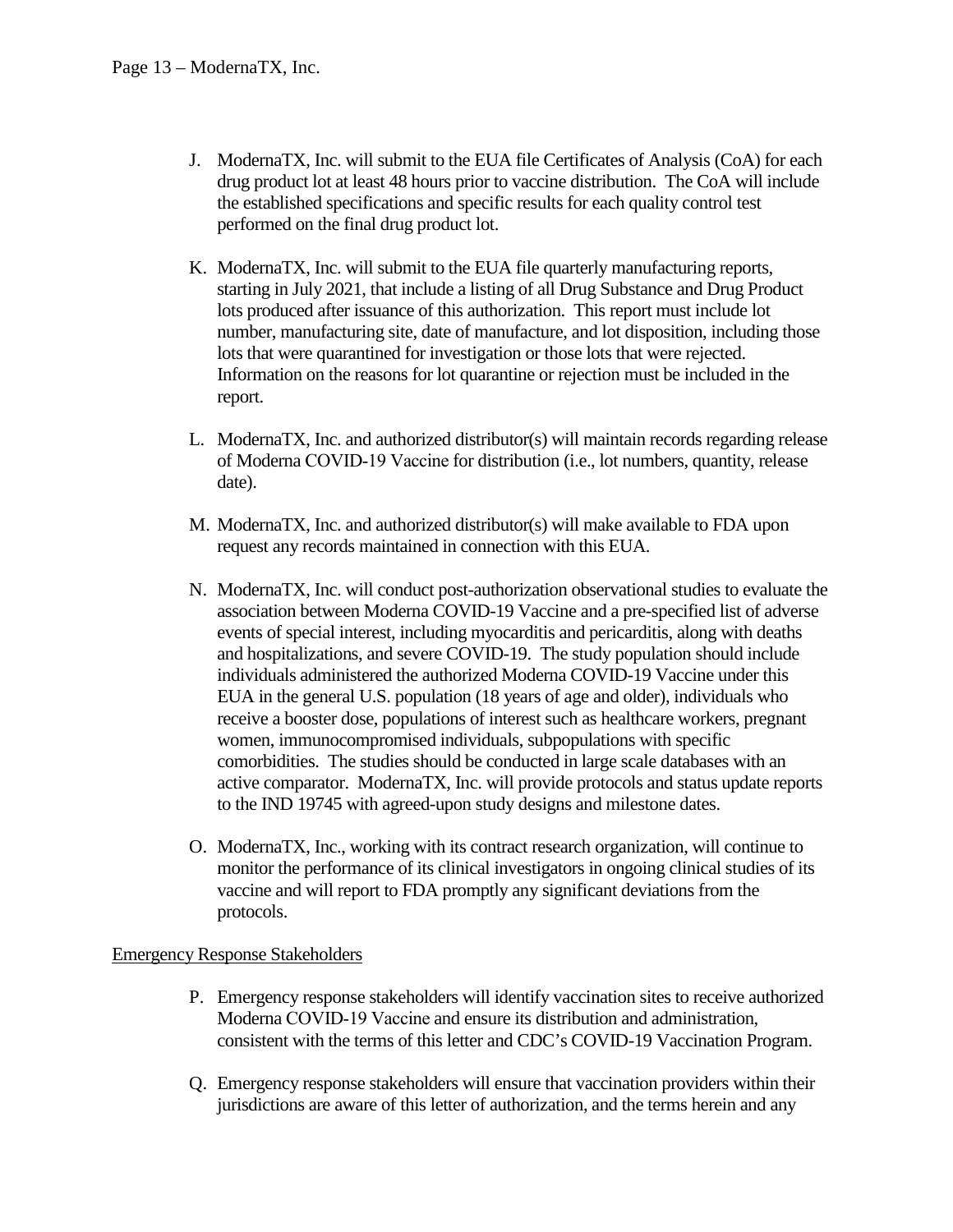subsequent amendments that might be made to the letter of authorization, instruct them about the means through which they are to obtain and administer the vaccine under the EUA, and ensure that the authorized labeling [i.e., Fact Sheet for Healthcare Providers Administering Vaccine (Vaccination Providers) and Vaccine Information Fact Sheet for Recipients and Caregivers] is made available to vaccination providers through appropriate means (e.g., e-mail, website).

R. Emergency response stakeholders receiving authorized Moderna COVID-19 Vaccine will ensure that appropriate storage and cold chain is maintained.

# Vaccination Providers

- S. Vaccination providers will administer the vaccine in accordance with the authorization and will participate and comply with the terms and training required by CDC's COVID-19 Vaccination Program.
- T. Vaccination providers will provide the Vaccine Information Fact Sheet for Recipients and Caregivers to each individual receiving vaccination and provide the necessary information for receiving their second dose and/or third dose.
- U. Vaccination providers administering the vaccine must report the following information associated with the administration of the vaccine of which they become aware to VAERS in accordance with the Fact Sheet for Healthcare Providers Administering Vaccine (Vaccination Providers):
	- Vaccine administration errors whether or not associated with an adverse event
	- Serious adverse events (irrespective of attribution to vaccination)
	- Cases of Multisystem Inflammatory Syndrome in adults
	- Cases of COVID-19 that result in hospitalization or death

Complete and submit reports to VAERS online at https://vaers.hhs.gov/reportevent.html. The VAERS reports should include the words "Moderna COVID-19 Vaccine EUA" in the description section of the report. More information is available at vaers.hhs.gov or by calling 1-800-822- 7967. To the extent feasible, report to ModernaTX, Inc., by contacting 1-866-663- 3762, by providing a copy of the VAERS form to ModernaTX, Inc., Fax: 1-866- 599-1342 or by email; ModernaPV@modernatx.com.

- V. Vaccination providers will conduct any follow-up requested by the U.S. government, including CDC, FDA, or other designee, regarding adverse events to the extent feasible given the emergency circumstances.
- W. Vaccination providers will monitor and comply with CDC and/or emergency response stakeholder vaccine management requirements (e.g., requirements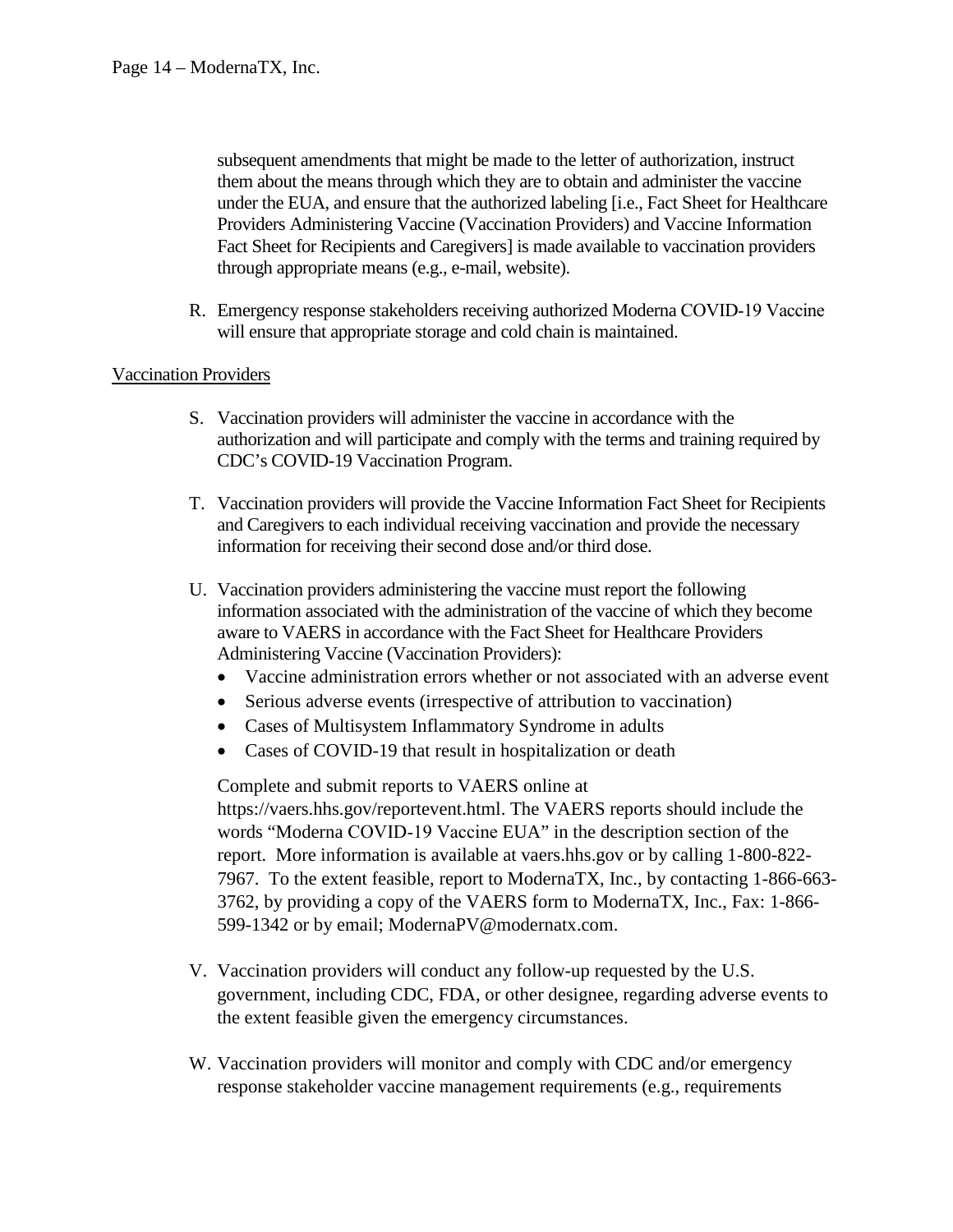concerning obtaining, tracking, and handling vaccine) and with requirements concerning reporting of vaccine administration data to CDC.

X. Vaccination providers will ensure that any records associated with this EUA are maintained until notified by FDA. Such records will be made available to CDC and FDA for inspection upon request.

### Conditions Related to Printed Matter, Advertising, and Promotion

- Y. All descriptive printed matter, advertising, and promotional material relating to the use of the Moderna COVID‑19 Vaccine shall be consistent with the authorized labeling, as well as the terms set forth in this EUA, and meet the requirements set forth in Section 502(a) and (n) of the FD&C Act and FDA implementing regulations.
- Z. All descriptive printed matter, advertising, and promotional material relating to the use of the Moderna COVID-19 Vaccine clearly and conspicuously shall state that:
	- This product has not been approved or licensed by FDA, but has been authorized for emergency use by FDA, under an EUA to prevent Coronavirus Disease 2019 (COVID-19) for use in individuals 18 years of age and older; and
	- The emergency use of this product is only authorized for the duration of the declaration that circumstances exist justifying the authorization of emergency use of the medical product under Section 564(b)(1) of the FD&C Act unless the declaration is terminated or authorization revoked sooner.

# Condition Related to Export

AA. If the product is exported from the United States, conditions C, D, and P through Z do not apply, but export is permitted only if 1) the regulatory authorities of the country in which the vaccine will be used are fully informed that this vaccine is subject to an EUA and is not approved or licensed by FDA and 2) the intended use of the vaccine will comply in all respects with the laws of the country in which the product will be used. The requirement in this letter that the authorized labeling (i.e., Fact Sheets) be made available to vaccination providers, recipients, and caregivers in condition A will not apply if the authorized labeling (i.e., Fact Sheets) are made available to the regulatory authorities of the country in which the vaccine will be used.

# Conditions With Respect to Use of Licensed Product

BB. SPIKEVAX (COVID-19 Vaccine, mRNA) is licensed for individuals 18 years of age and older. There remains, however, a significant amount of Moderna COVID-19 Vaccine that was manufactured and labeled in accordance with this emergency use authorization. This authorization remains in place for Moderna COVID-19 Vaccine for this population.